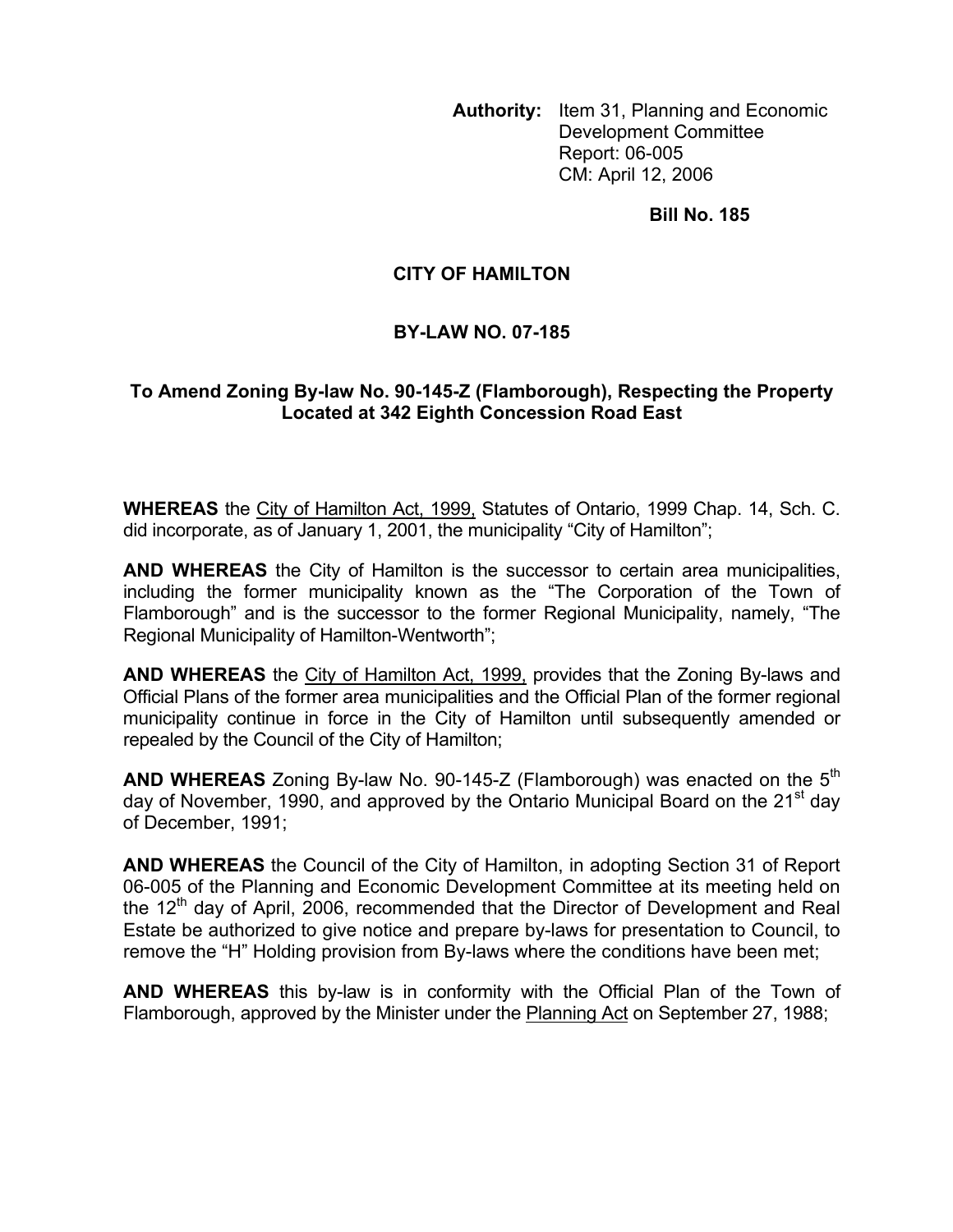**NOW THEREFORE** the Council of the City of Hamilton enacts as follows:

- 1. That Schedule "A-5", appended to and forming part of By-law No. 90-145-Z (Flamborough) is amended by changing the zoning from the Recreational Open-Holding Space "03-6( H)" Zone to the Recreational Open Space "03-6" Zone, the extent and boundaries of which are shown on a plan hereto annexed as Schedule "A".
- 2. All other regulations of the Recreational Open Space "03-6" Zone , as amended and any other General Provision of Zoning By-law No. 90-145-2 (Flamborough), shall continue to apply.
- **3.** The Clerk is hereby authorized and directed to proceed with the giving of notice of the passing of this by-law, in accordance with the Planninq Act.

PASSED and ENACTED this 13<sup>th</sup>day of June, 2007.

**Fred Eisenberger** 

Mayor

ZAH-07-030

Róse Caterini **∕Acting City Clerk**